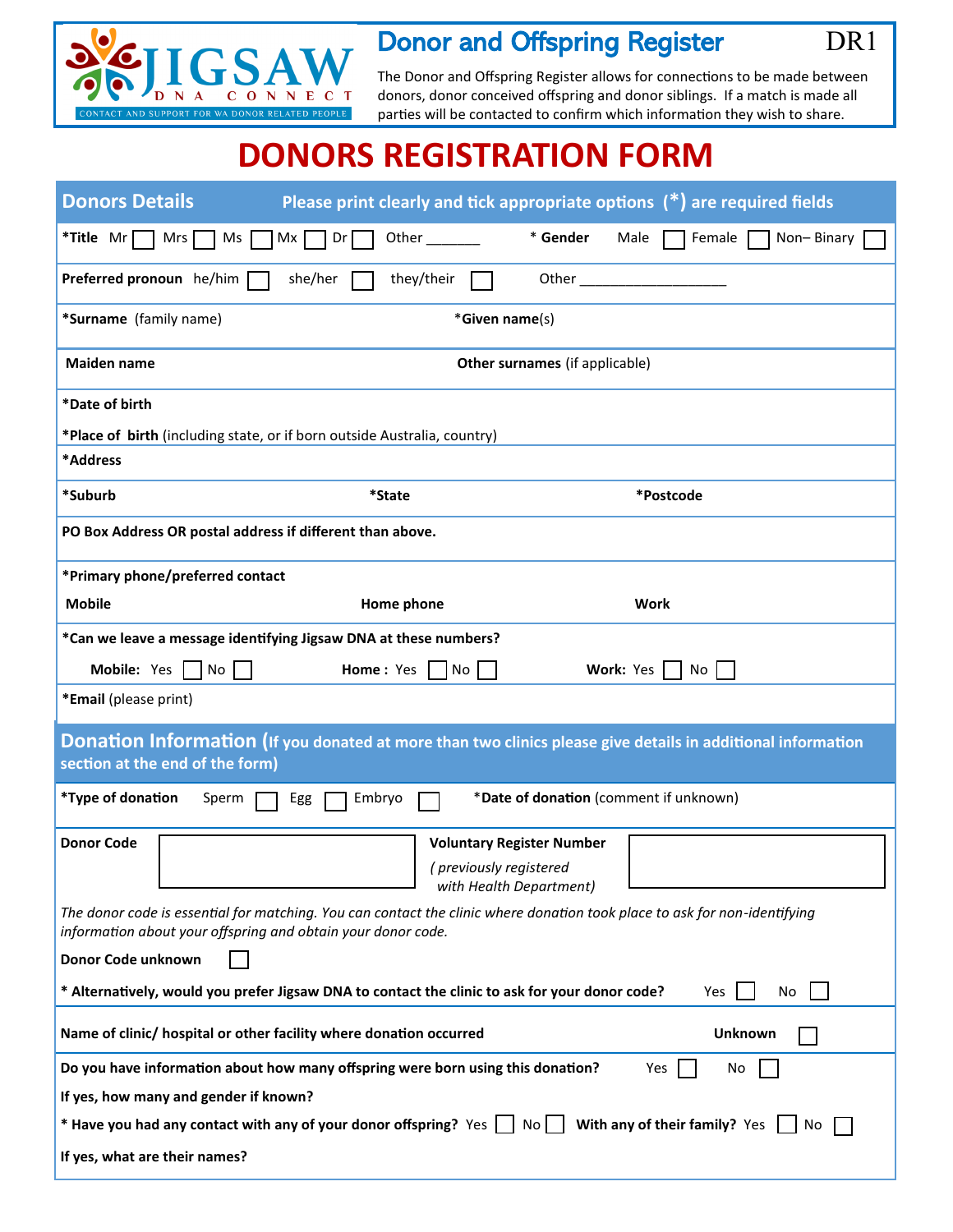| Donation Information (ONLY complete if you donated at more than one clinic)                                                                                                               |  |  |  |  |
|-------------------------------------------------------------------------------------------------------------------------------------------------------------------------------------------|--|--|--|--|
| *Type of donation<br>Sperm $\boxed{\phantom{a}}$ Egg $\boxed{\phantom{a}}$<br>Embryo<br>OR Unknown                                                                                        |  |  |  |  |
| <b>Donor Code</b>                                                                                                                                                                         |  |  |  |  |
| The donor code is essential for matching. You can contact the clinic where donation took place to ask for non-identifying<br>information about your offspring and obtain your donor code. |  |  |  |  |
| Donor Code unknown                                                                                                                                                                        |  |  |  |  |
| * Alternatively, would you prefer Jigsaw DNA to contact the clinic to ask for your donor code?<br>Yes<br>No                                                                               |  |  |  |  |
| Name and address of SECOND clinic/ hospital or other facility where donation occurred (if known/applicable)                                                                               |  |  |  |  |
|                                                                                                                                                                                           |  |  |  |  |
|                                                                                                                                                                                           |  |  |  |  |
| * Do you have information about how many offspring were born using this donation?<br>Yes<br>No                                                                                            |  |  |  |  |
| If yes, how many and gender if known?                                                                                                                                                     |  |  |  |  |
| * Have you had any contact with any of your donor offspring? Yes  <br>No                                                                                                                  |  |  |  |  |
| * With any of their family? Yes<br>No                                                                                                                                                     |  |  |  |  |
| If yes, what are their names?                                                                                                                                                             |  |  |  |  |
| Additional Information (if additional Clinics/ Hospitals were used, please add the information here)                                                                                      |  |  |  |  |
|                                                                                                                                                                                           |  |  |  |  |
|                                                                                                                                                                                           |  |  |  |  |
|                                                                                                                                                                                           |  |  |  |  |
|                                                                                                                                                                                           |  |  |  |  |
|                                                                                                                                                                                           |  |  |  |  |
| *Who are you searching for?                                                                                                                                                               |  |  |  |  |
| Offspring<br><b>Offspring's Parents</b><br>Information only<br>Don't know / Not sure                                                                                                      |  |  |  |  |
| <b>DNA Testing</b>                                                                                                                                                                        |  |  |  |  |
| Have you undertaken any DNA tests?<br>Yes<br>No                                                                                                                                           |  |  |  |  |
|                                                                                                                                                                                           |  |  |  |  |